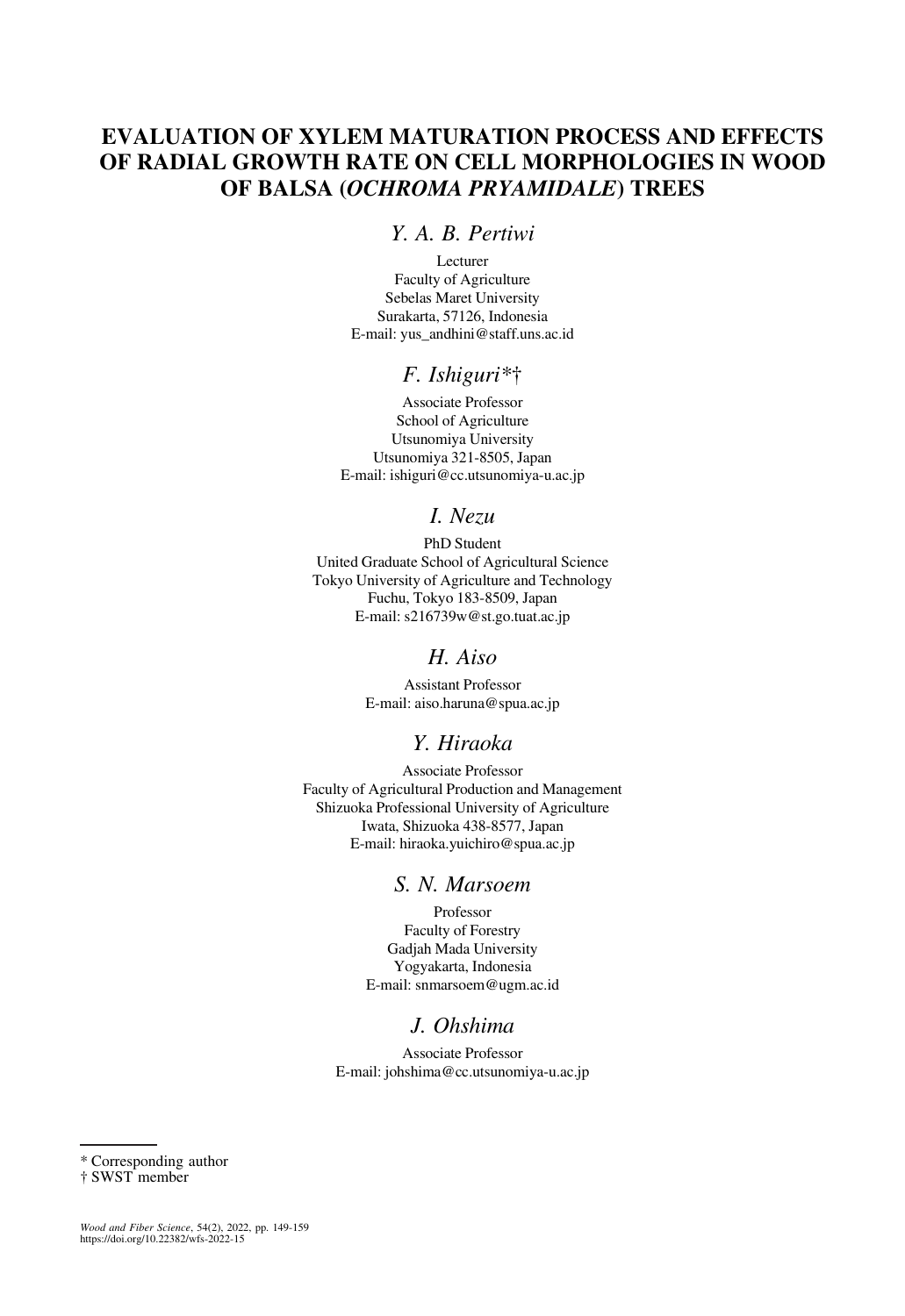## S. Yokota

Professor School of Agriculture Utsunomiya University Utsunomiya 321-8505, Japan E-mail: [yokotas@cc.utsunomiya-u.ac.jp](mailto:yokotas@cc.utsunomiya-u.ac.jp)

(Received March 2022)

Abstract. The radial variations of cell morphologies (cell lengths, vessel diameter, vessel frequency, and cell wall thickness of wood fibers) were investigated for 7-yr-old Ochroma pyramidale trees planted in East Java, Indonesia, by developing the linear or nonlinear mixed-effects models. In addition, xylem maturation process based on the cell morphologies and effects of radial growth rate on cell morphologies were discussed. The mean values of cell morphology were as follows: vessel element length 0.59 mm, fiber length 2.16 mm, vessel diameter  $221 \mu m$ , and fiber wall thickness 1.03  $\mu m$ . Radial variations of cell length and vessel diameter were well explained by Michaelis–Menten equation: values increased from pith to certain position and then it became almost stable. Vessel frequency, wood fiber diameter, and wood fiber wall thickness was expressed by the formula of logarithmic formula, quadratic formula, and linear formula, respectively. Variance component ratio of category was 66.8%, 46.1%, 31.4%, 1.5%, and 33.7% for vessel element length, wood fiber length, vessel diameter, vessel frequency, and wood fiber wall thickness, respectively, whereas the model for wood fiber diameter was not converged. These results suggested that many cell morphologies were influenced by the radial growth rate. Smaller values of mean absolute error obtained in the models in relation to distance from pith were found in all cell morphologies, except for vessel frequency and wood fiber diameter. Thus, xylem maturation of this species depended on diameter growth rather than cambial age. Boundary of core wood and outer wood was 5-10 cm from pith in which increasing ratio of cell length reached <0.3%. Core wood was characterized as lower wood density and mechanical properties with shorter cell lengths and thinner wood fiber walls, whereas outer wood was characterized as higher wood density and mechanical properties with longer cell length and thicker wood fiber walls.

Keywords: Balsa, radial growth rate, radial variation, xylem maturation process.

#### **INTRODUCTION**

Balsa (Ochroma pyramidale [Cav.] Urban., Syn. O. lagopus Swartz) is a pioneer tropical fastgrowing tree species in wet tropical lowlands which produces exceptionally low and wide range wood density  $(0.04-0.31 \text{ g/cm}^3)$  [\(Easterling et al](#page-9-0) [1982;](#page-9-0) [Midgley et al 2010](#page-10-0); [Rueda and Williamson](#page-10-0) [1992; Sosef et al 1998](#page-10-0); [Wiemann and Williamson](#page-10-0) [1988; Williamson and Wiemann 2010](#page-10-0)). This species is also used as plantation species in tropics [\(Midgley et al 2010](#page-10-0); [Pertiwi et al 2017a](#page-10-0); [Sosef et al](#page-10-0) [1998\)](#page-10-0).

Xylem maturation process both in the tropical and temperate hardwood species has been evaluated by the radial variations of cell morphologies and wood properties [\(Bhat et al 2001;](#page-9-0) [Honjo et al](#page-10-0) [2005](#page-10-0); [Kojima et al 2009a,b](#page-10-0); [Pertiwi et al 2018;](#page-10-0) [Tsuchiya and Furukawa 2009a,b](#page-10-0)). The concept of "juvenile wood and mature wood" or "core wood and mature wood" is based on the radial variations of wood properties and cell morphologies in relation to xylem maturation process: juvenile wood or core wood is the wood with unstable properties, and mature wood or outer wood is the wood with stable properties ([Erdene-Ochir et al](#page-9-0) [2021;](#page-9-0) [Makino et al 2012](#page-10-0); [Nezu et al 2020](#page-10-0), [2022](#page-10-0); [Wahyudi et al 2014\)](#page-10-0). On the other hand, we previously reported that basic density and mechanical properties of  $7$ -yr-old  $O$ . *pyramidale* trees planted in Indonesia were almost constant up to 8 cm from pith and then increased toward the bark [\(Pertiwi et al 2017a](#page-10-0)): core wood was stable but lower strength properties, and outer wood was unstable but higher strength properties. The concept of core wood and outer wood in relation to xylem maturation process in O. pyramidale might be different from other tropical and temperate hardwood species. Thus, detailed xylem maturation process should be clarified for this species.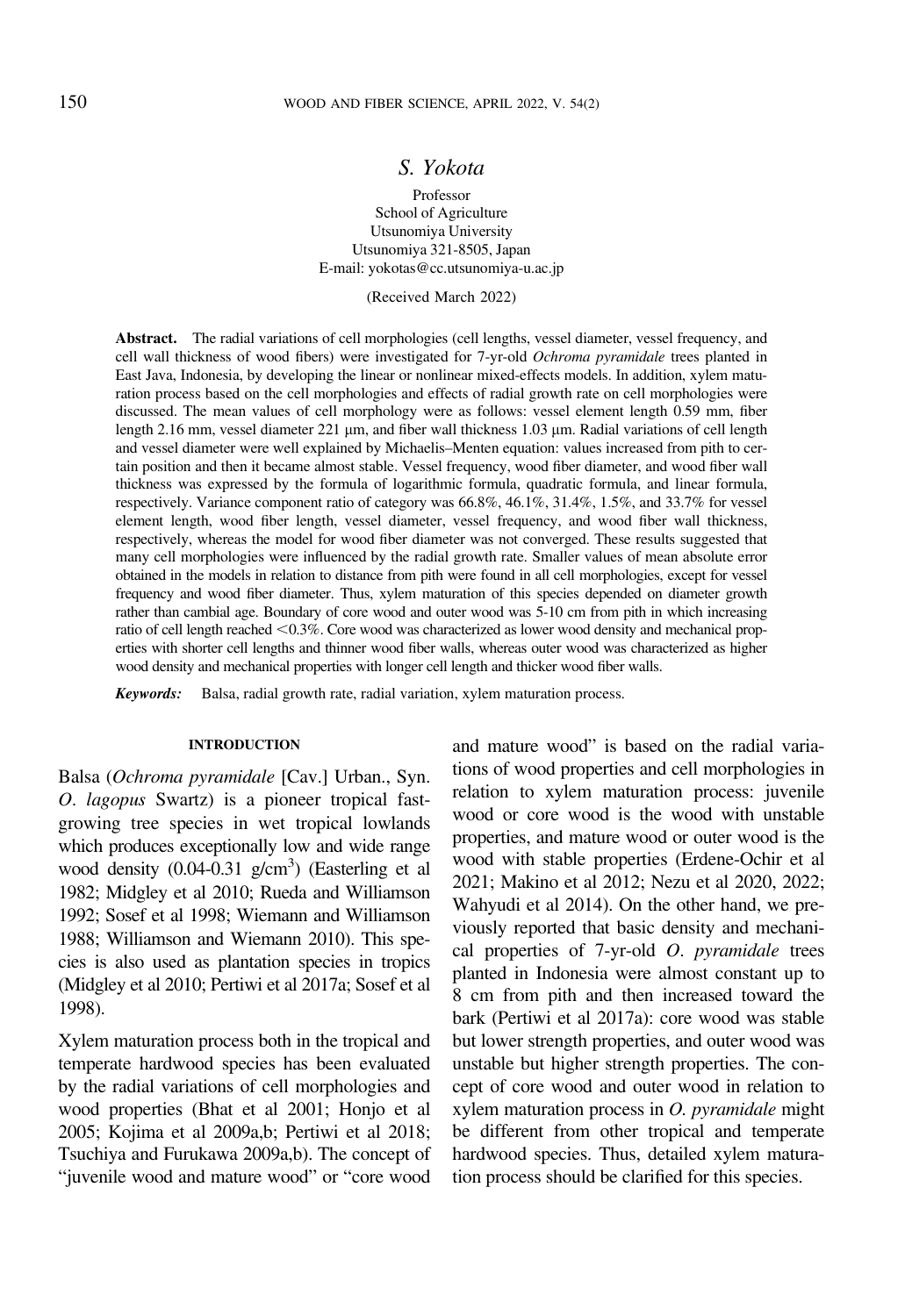Mixed-effects models are primary used to describe relationships between a response variable and some covariates in data that are grouped according to one or more classification factors ([Pinheiro](#page-10-0) [and Bates 2000](#page-10-0)). Examples of such grouped data include longitudinal data, repeated measures data, multilevel data, and block designs [\(Pinheiro and](#page-10-0) [Bates 2000\)](#page-10-0). By using these characteristics, radial variations of wood properties and cell morphologies in softwoods were evaluated by developing linear or nonlinear mixed-effect models models [\(Auty et al 2013; Dahlen et al 2018; Fujimoto](#page-9-0) [and Koga 2010\)](#page-9-0). Recently, we evaluated xylem maturation process of cell morphologies in a tropical tree species, Shorea macrophylla, planted in Malaysia by using mixed-effects models [\(Nezu](#page-10-0) [et al 2022\)](#page-10-0). In the study, the mixed-effects models with fixed-effect parameter of distance from pith and random-parameter of individual trees was used, resulting that radial variation patterns of cell morphologies could be evaluated with a consideration of variations of individuals. However, application of mixed-effect models is still limited for tropical hardwoods to evaluate the radial variations of wood properties and cell morphologies.

Evaluation of effects of radial growth rate on the wood properties is one of the interesting topics in commercial tropical fast-growing tree species [\(Aiso-Sanada et al 2019](#page-9-0); [Hidayati et al 2017;](#page-9-0) [Ishi](#page-10-0)[guri et al 2016; Kojima et al 2009a,b](#page-10-0); [Makino et al](#page-10-0) [2012](#page-10-0); Pertiwi et al [2017a,b, 2018; Wahyudi et al](#page-10-0) [2016](#page-10-0)) because many forest managers considered that trees with fast-growing characteristics may produce wood with lower quality. We previously reported that fast-growing characteristics did not always produce the lower quality wood in several fast-growing tree species, such as Acacia mangium, Eucalyptus camaldulensis, Gmelina arborea, and others [\(Aiso-Sanada et al 2019; Hidayati et al](#page-9-0) [2017;](#page-9-0) [Ishiguri et al 2016](#page-10-0); [Makino et al 2012; Per](#page-10-0)[tiwi et al 2017a,b; Wahyudi et al 2016\)](#page-10-0). Thus, the effect of radial growth rate on cell morphologies and wood properties should be clarified for plantation grown O. pyramidale.

The objectives of this study were to evaluate the xylem maturation process and effects of the radial growth rate on cell morphologies in O. pyramidale.

Radial variations of cell morphologies were measured in 7-yr-old *O. pyramidale* trees grown in Probolinggo, East Java, Indonesia, and were evaluated by developing linear or nonlinear mixedeffect models. In addition, characteristics of core wood and outer wood in this species were also discussed.

#### MATERIALS AND METHODS

### Samples Collection

A 10-cm thick disk strips were obtained from the disks collected at 1.2-1.3 m above the ground from the 7-yr-old balsa (O. pyramidale [Cav.] Urban.) at the plantation forest located in Krucil, Probolinggo, East Java, Indonesia  $(07°58'$  S,  $113^{\circ}29'$  E, ca. 1053 m in altitude). In the present study, to evaluate the effect of radial growth rate on the cell morphologies, trees were categorized into three groups based on its stem diameter (slow-, medium-, and fast-growth) as described by [Pertiwi et al \(2017a\)](#page-10-0). The mean values and detail information on the tree growth characteristics and wood properties were reported in our previous study (Table [1,](#page-3-0) [Pertiwi et al 2017a\)](#page-10-0).

## Cell Morphologies

Due to indistinct growth rings, the radial variation in fiber and vessel element lengths were determined at 1-cm intervals from the pith to the bark. Small pieces of wood were macerated in Schulze's solution (100 mL of 35% nitric acid with 6 g potassium chlorate). Macerated samples were washed with distilled water several times. The macerated samples were placed on glass slides, mounted with 75% glycerol, and covered with cover slips. Fiber and vessel element lengths were measured by using a profile projector (V-12B, Nikon, Tokyo, Japan) and a digital caliper (CD-30C, Mitutoyo, Kawasaki, Japan). Wood fiber and vessel element lengths were measured according to our previous paper [\(Pertiwi et al](#page-10-0) [2017a\)](#page-10-0). A total 50 wood fibers and 30 vessel elements were measured for each position.

The radial variations of anatomical characteristics were examined by using specimens (ca. 1 cm [L] by 1 cm [R] by 1 cm [T]) collected from the pith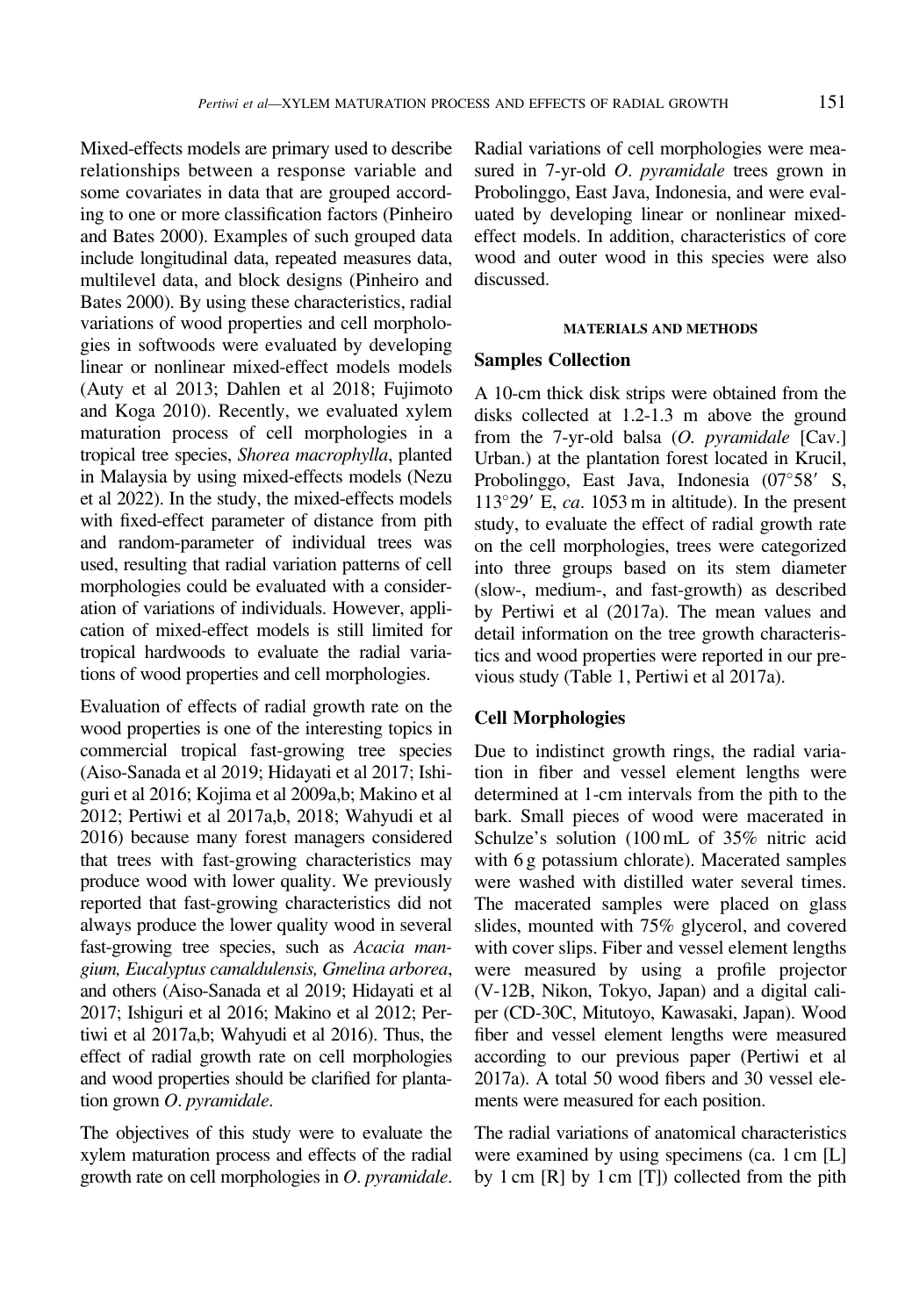| Character              | Slow growth<br>$(n = 3)$ | Medium growth<br>$(n = 3)$ | Fast growth<br>$(n = 3)$ | Total<br>$(n = 9)$ |
|------------------------|--------------------------|----------------------------|--------------------------|--------------------|
| $D$ (cm)               | $22.7 \pm 1.7$           | $31.1 \pm 0.2$             | $40.8 \pm 2.1$           | $31.5 \pm 8.0$     |
| TH(m)                  | $20.0 \pm 4.7$           | $25.8 \pm 4.2$             | $26.0 \pm 5.4$           | $24.0 \pm 5.1$     |
| BD(g/cm <sup>3</sup> ) | $0.12 \pm 0.01$          | $0.14 \pm 0.01$            | $0.15 \pm 0.02$          | $0.14 \pm 0.02$    |
| CS(MPa)                | $9.5 \pm 1.6$            | $9.3 \pm 0.5$              | $11.9 \pm 1.5$           | $10.3 \pm 1.7$     |

<span id="page-3-0"></span>Table 1. Mean and standard deviation of tree characteristics and wood properties of nine selected Ochroma pyramidale used in the present study ([Pertiwi et al 2017a](#page-10-0)).

 $n$ , number of trees; D, stem diameter at 1.3 m above the ground; TH, tree height; BD, basic density; CS, compressive strength parallel to grain. Values are mean  $\pm$  standard deviation.

to the bark. Transverse sections of  $20-30 \,\mu m$  in thickness were obtained by a sliding microtome (REM 710, Yamatokoki, Saitama, Japan). The transverse sections were stained with 1% safranin, dehydrated, mounted, and covered with cover slip. The images of *O. pyramidale* wood transverse sections were captured by a digital camera (E-P3, Olympus, Tokyo, Japan) attached to a light microscope (BX51, Olympus, Tokyo, Japan). Then, the digital images were transferred to the personal computer and analyzed with ImageJ software (National Institute of Hearth, Bethesda, MD). The diameters and frequency of vessels and cell wall thickness of wood fibers were measured according to our previous report ([Pertiwi et al 2017a](#page-10-0)).

## Statistical Analysis

For the statistical analysis, R software version 4.0.3 ([R Core Team 2020](#page-10-0)) was used. For evaluation of radial variations of cell morphologies, the following four mixed-effects models (Table 2) were developed by using the lmer function in the lme4 packages [\(Bates et al 2015](#page-9-0)) and the nlme function in the nlme package ([Pinheiro and Bates](#page-10-0) [2000\)](#page-10-0). The model with the minimum Akaike Information Criterion (AIC, [Akaike 1998\)](#page-9-0) was considered as the best fitted model among four models (Eqs 1-4 in Table 2).

The following intercept-only linear mixed-effects model was also developed to evaluate the effects of radial growth rate on cell morphologies:

$$
y_{ij} = \mu + C \text{ategory}_j + e_{ij} \tag{5}
$$

where  $y_{ij}$  is the *i*th measured values of the *j*th category,  $\mu$  is general mean, *Category<sub>i</sub>* is random effect of category, and  $e_{ij}$  is residual.

For evaluating the xylem maturation process, estimated cambial age at a certain radial position was calculated by the radius (stem diameter at 1.3 m above the ground/2) dividing by tree age [\(Chowdhury et al 2009b](#page-9-0)). By using the best fitted

|                  |    |                                                                               | AIC       |                                                     |         |        |            |                         |
|------------------|----|-------------------------------------------------------------------------------|-----------|-----------------------------------------------------|---------|--------|------------|-------------------------|
| Function         | Eq | Model                                                                         | VEL       | WFL                                                 | VD      | VF     | <b>WFD</b> | <b>WFWT</b>             |
| Linear           |    | (1) $y_{ii} = \beta_0 x_{ii} + \beta_1 + u_{1i} + e_{ii}$                     |           |                                                     |         |        |            | $-198.70$               |
| Logarithmic      |    | (2) $y_{ij} = \beta_0 \ln x_{ij} + \beta_1 + u_{1j} + e_{ij}$                 |           | $-519.64$ $-81.03$ —                                |         |        |            | 448.24 $592.34 -191.11$ |
| <b>Quadratic</b> |    | (3) $y_{ii} = \beta_0 x_{ii}^2 + \beta_1 x_{ii} + \beta_2$                    |           | $-526.28$ $-121.07$ 1140.46 464.51 564.43 $-177.13$ |         |        |            |                         |
|                  |    | $+ u_{2i} + e_{ii}$                                                           |           |                                                     |         |        |            |                         |
|                  |    | Michaelis–Menten (4) $y_{ii} = \beta_0 x_{ii} / (\beta_1 + x_{ii}) + \beta_2$ | $-532.68$ | $-156.98$                                           | 1106.41 | 488.50 |            |                         |
|                  |    | + $u_{2i}$ + $e_{ii}$                                                         |           |                                                     |         |        |            |                         |

Table 2. Model form and comparison of AIC in each model for radial variation of each cell morphology in relation to distance from pith.

Eq, equation number; AIC, Akaike information criterion; VEL, vessel element length; WFL, wood fiber length; VD, vessel diameter; VF, vessel frequency; WFD, wood fiber diameter; WFWT; wood fiber wall thickness;  $y_{ij}$ , measured value for the *i*th radial position from the pith of the jth individual tree;  $x_{ij}$ , the ith radial position from the pith of the jth individual tree;  $\beta_0$ ,  $\beta_1$ , and  $\beta_2$ , fixed-effect parameters;  $u_{1i}$  and  $u_{2i}$ , random-effect parameters of  $\beta_1$  and  $\beta_2$  at the individual level;  $e_{ii}$ , residual. Bold indicates minimum AIC among four models in each cell morphology. Hyphen indicates that the formula was not converged.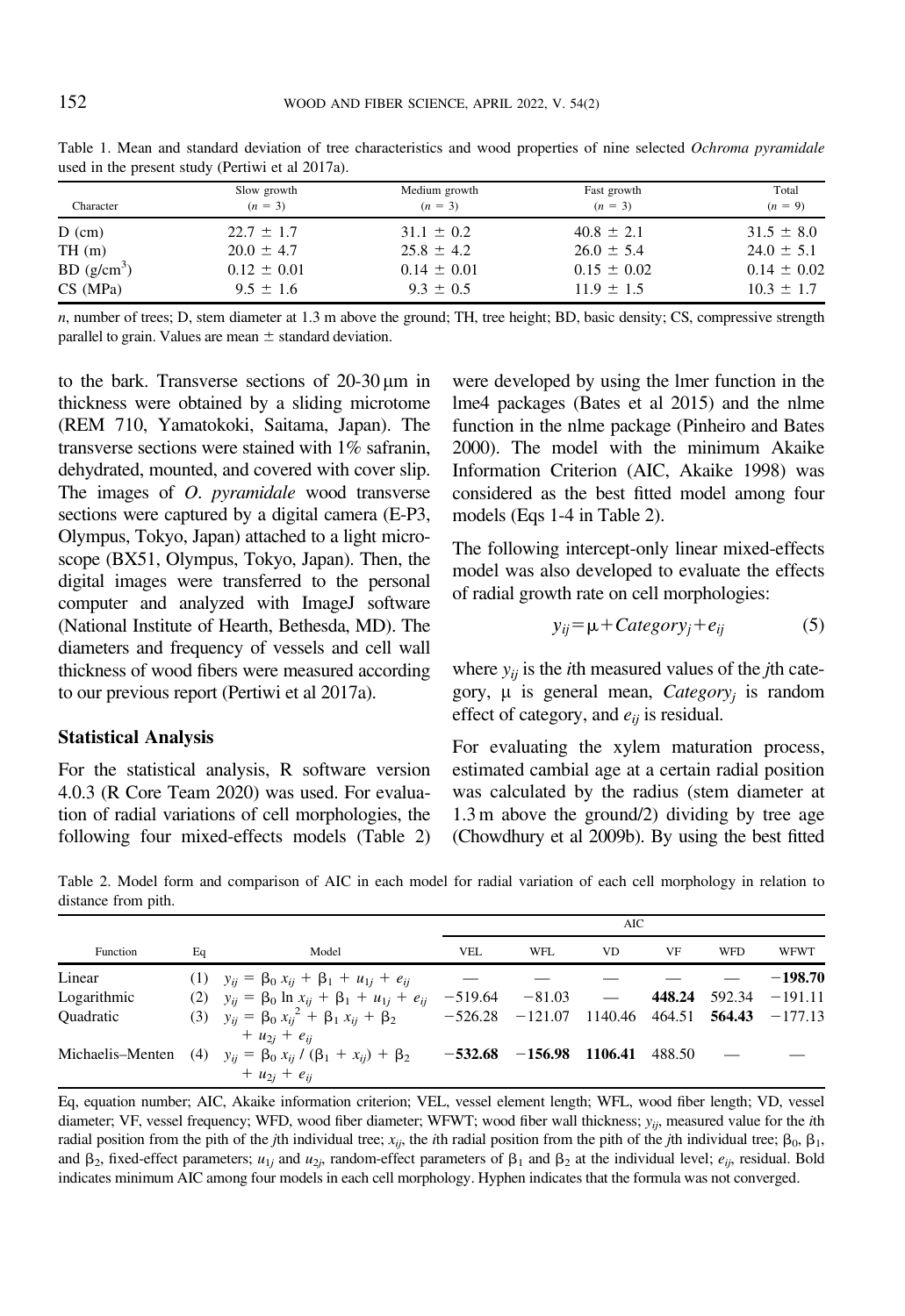<span id="page-4-0"></span>model from Eqs (1) to (4) in each cell morphology, radial variation of the cell morphology in relation to cambial age (the ith estimated cambial age was used instead of the ith radial distance from pith in the selected equation for radial variation of cell morphologies) were also evaluated. Then, mean absolute error (MAE) was calculated for both models (explanatory variables: radial distance from pith or estimated cambial age) by the method described in our previous report [\(Nezu et al 2022\)](#page-10-0). In addition, normality of residuals in the both models was visually confirmed by quantile–quantile (Q–Q) plot. After that, the model with minimum MAE was considered as the best model for explaining the xylem maturation process.

Boundary of core wood and outer wood was determined by increasing ratio of cell length [\(Honjo et al 2005\)](#page-10-0). Cell lengths were estimated at 1 mm interval up to 250 mm from pith by using the selected models with only fixed-effect parameter for cell length. Increasing ratio of cell length were calculated at 1 mm interval from pith.

### **RESULTS**

Table 3 shows statistical values of cell morphologies. Mean value of nine trees was 0.59 mm in vessel element length, 2.16 mm in wood fiber length,  $221 \mu m$  in vessel diameter, two vessels/mm<sup>2</sup> in vessel frequency,  $35.5 \text{ µm}$  in wood fiber diameter, and  $1.03 \mu m$  in wood fiber wall thickness, respectively.

Results of model selection for radial variation of cell morphologies are shown in Table [2.](#page-3-0) Michaelis–Menten equation [Eq (4)] was fitted on

radial variations of cell lengths and vessel diameter (Fig [1,](#page-5-0) Tables [2](#page-3-0) and [4\)](#page-6-0). Radial variation of vessel frequency, wood fiber diameter, and wood fiber wall thickness were well explained by logarithmic formula [Eq (2)], quadratic formula  $[Eq (3)]$ , and linear formula  $[Eq (1)]$ , respectively (Fig [1](#page-5-0), Tables [2](#page-3-0) and [4\)](#page-6-0).

Table [5](#page-6-0) shows variance components obtained by Eq [\(5\)](#page-3-0) in each cell morphology. The model of wood fiber diameter was singular fitting. The Variance component ratio of category was 66.8%, 46.1%, 31.4%, 1.5%, and 33.7% for vessel element length, wood fiber length, vessel diameter, vessel frequency, and wood fiber wall thickness, respectively.

Values of MAE in selected models for radial variations of cell morphologies in relation to distance from pith or estimated cambial age were shown in Table [6](#page-7-0). Smaller values of MAE obtained in the models in relation to distance from pith were found in all cell morphologies, except for vessel frequency and wood fiber diameter.

Figure [2](#page-7-0) shows increasing ratio of cell length in relation to distance from pith. The values of distance from pith in which increase ratio of cell length became  $\leq 1\%$ , 0.5%, and 0.3% were 1.4, 5.8, and 10.4 cm in wood fiber length, and 0.8, 3.1, and 5.5 cm in vessel element length, respectively.

#### DISCUSSION

### Cell Morphologies

The fiber length of *O. pyramidale* (2.16 mm, Table 3) was longer than those in other tropical

Table 3. Mean and standard deviation of each cell morphology for nine trees.

|                           | Slow growth     | Medium growth   | Fast growth     | Total           |
|---------------------------|-----------------|-----------------|-----------------|-----------------|
| Cell morphology           | $(n = 3)$       | $(n = 3)$       | $(n = 3)$       | $(n = 9)$       |
| $VEL$ (mm)                | $0.57 \pm 0.02$ | $0.58 \pm 0.02$ | $0.62 \pm 0.00$ | $0.59 \pm 0.03$ |
| $WFL$ (mm)                | $2.06 \pm 0.07$ | $2.16 \pm 0.15$ | $2.28 \pm 0.06$ | $2.16 \pm 0.13$ |
| $VD$ ( $\mu$ m)           | $218 \pm 16$    | $209 \pm 20$    | $236 \pm 3$     | $221 \pm 18$    |
| VF (No./mm <sup>2</sup> ) | $3 \pm 1$       | $3 \pm 1$       | $2 \pm 0$       | $2 \pm 1$       |
| $WFD$ ( $\mu$ m)          | $35.6 \pm 1.5$  | $35.5 \pm 1.4$  | $35.4 \pm 1.7$  | $35.5 \pm 1.3$  |
| WFWT $(\mu m)$            | $0.96 \pm 0.12$ | $1.01 \pm 0.04$ | $1.12 \pm 0.09$ | $1.03 \pm 0.10$ |

n, number of trees; VEL, vessel element length; WFL, wood fiber length; VD, vessel diameter; VF, vessel frequency; WFD, wood fiber diameter; WFWT, wood fiber wall thickness. Values are mean  $\pm$  standard deviation.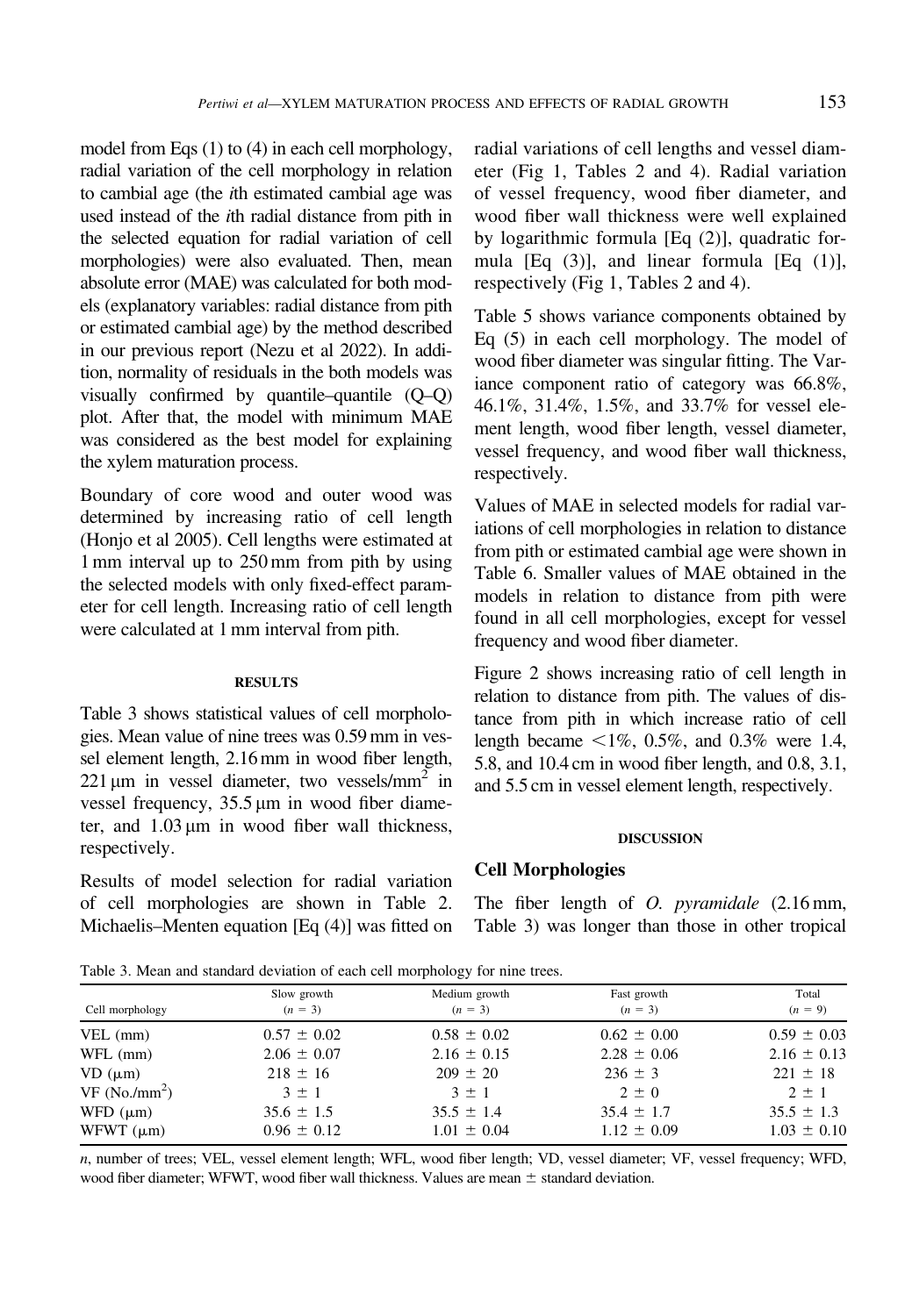<span id="page-5-0"></span>

Figure 1. Radial variations of cell morphologies in relation to distance from pith. VEL, vessel element length; WFL, wood fiber length; VD, vessel diameter; VF, vessel frequency; WFD, wood fiber diameter; WFWT; wood fiber wall thickness. Eq (1), linear; Eq (2), logarithmic; Eq (3), quadratic; Eq (4), Michaelis–Menten (Table [2](#page-3-0)). Circle, triangle, and square indicate slow, medium, and fast growth, respectively. Solid line indicates regression line or curve based on the fixed parameters of the best model with smallest AIC in each cell morphology (Tables [2](#page-3-0) and [4](#page-6-0)).

fast-growing trees, such as A. mangium, A. auriculiformis, E. camaldulensis, and Falcataria moluccana [\(Chowdhury et al 2009a;](#page-9-0) [Honjo et al 2005;](#page-10-0) [Ishiguri et al 2007; Nugroho et al 2012](#page-10-0); [Veenin](#page-10-0) [et al 2005](#page-10-0)). However, the fiber length observed in the O. pyramidale in this study was similar to those of other species from the same family (Malvaceae), such as Ceiba pentandra (1.6-2.2 mm, [Nordahlia et al 2016\)](#page-10-0) and Durio spp. (1.4-2.3 mm, [Ogata et al 2008](#page-10-0)). The vessel element length of O. pyramidale (0.59 mm, Table [3\)](#page-4-0) was obviously

longer than that of other tropical fast-growing tree species, such as A. mangium and A. auriculiformis, about 0.2 mm [\(Chowdhury et al 2009a;](#page-9-0) [Honjo](#page-10-0) [et al 2005\)](#page-10-0) and other species in the same family such as Heritiera sp. (0.25 mm, [Helmling et al](#page-9-0) [2018\)](#page-9-0), Abutilon stenopetalm (0.22 mm), and Bastardia viscosa (0.19 mm) [\(Lindorf 1994](#page-10-0)). However, vessel element length of O. pyramidale was similar to that in *Durio* sp. (0.52 mm), which is the same family of O. pyramidale [\(Helmling et al](#page-9-0) [2018\)](#page-9-0). As shown in Table [2](#page-3-0) and Fig 1, Eq (4)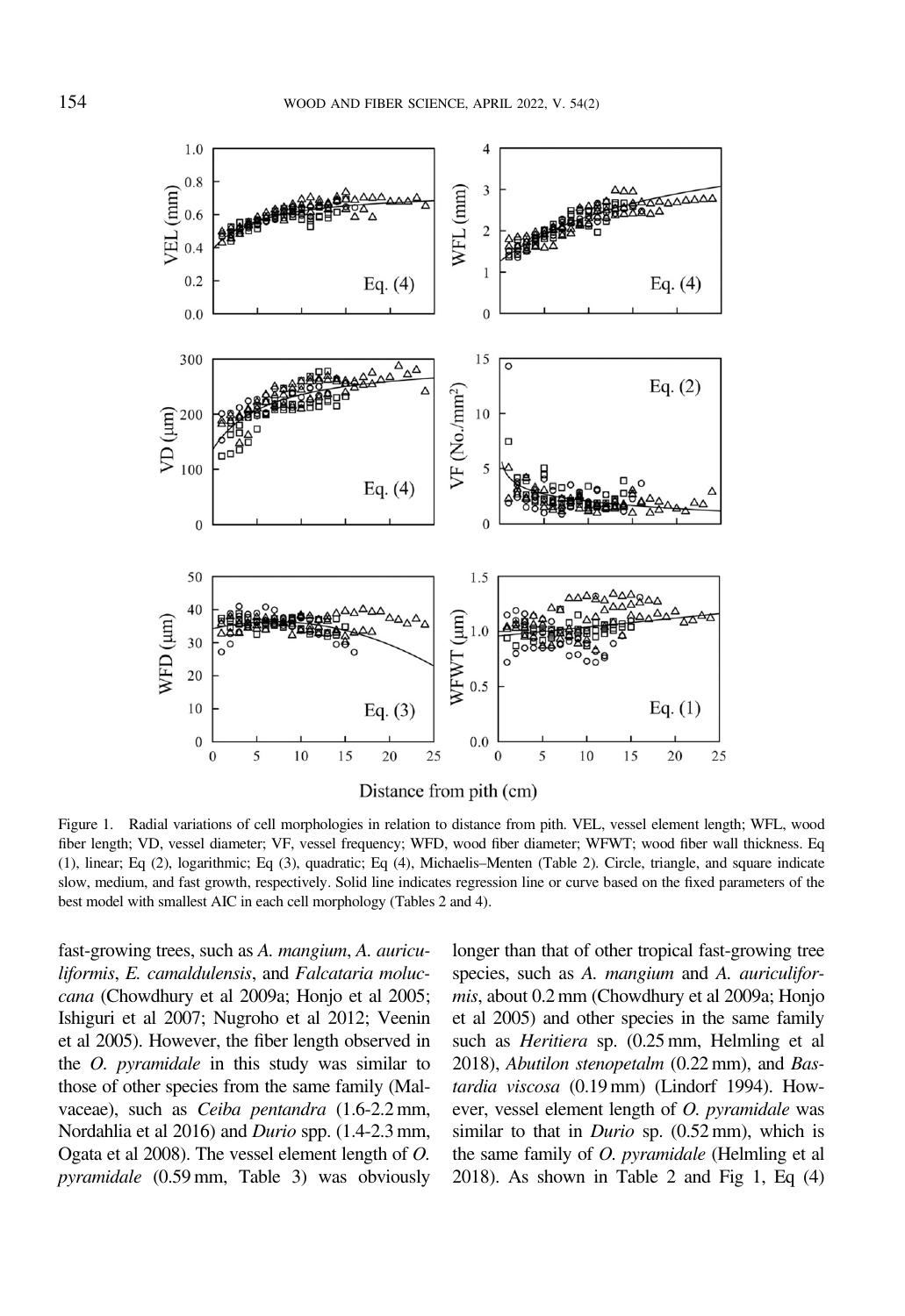| Cell morphology | Eq  | Parameter | Estimates | $\rm SE$ | $t$ -value | $p$ -value |
|-----------------|-----|-----------|-----------|----------|------------|------------|
| <b>VEL</b>      | (4) | $\beta_0$ | 0.3704    | 0.0192   | 19.2660    | < 0.001    |
|                 |     | $\beta_1$ | 7.0816    | 1.8745   | 3.7780     | < 0.001    |
|                 |     | $\beta_2$ | 0.4066    | 0.0198   | 20.5330    | < 0.001    |
| WFL             | (4) | $\beta_0$ | 3.2383    | 0.3679   | 8.8023     | < 0.001    |
|                 |     | $\beta_1$ | 19.6728   | 4.2111   | 4.6716     | < 0.001    |
|                 |     | $\beta_2$ | 1.2640    | 0.0475   | 26.6338    | < 0.001    |
| VD.             | (4) | $\beta_0$ | 162.49    | 11.91    | 13.64      | < 0.001    |
|                 |     | $\beta_1$ | 6.37      | 1.68     | 3.78       | < 0.001    |
|                 |     | $\beta_2$ | 136.18    | 9.16     | 14.86      | < 0.001    |
| VF              | (2) | $\beta_0$ | $-0.95$   | 0.15     | $-6.39$    | < 0.001    |
|                 |     | $\beta_1$ | 4.26      | 0.31     | 13.57      | < 0.001    |
| <b>WFD</b>      | (3) | $\beta_0$ | $-0.042$  | 0.009    | $-4.723$   | < 0.001    |
|                 |     | $\beta_1$ | 0.589     | 0.124    | 4.748      | < 0.001    |
|                 |     | $\beta_2$ | 34.243    | 0.501    | 68.384     | < 0.001    |
| <b>WFWT</b>     | (1) | $\beta_0$ | 0.0081    | 0.0054   | 1.5020     | 0.247      |
|                 |     | $\beta_1$ | 0.9584    | 0.0181   | 52.9810    | < 0.001    |

<span id="page-6-0"></span>Table 4. Parameter estimates and associated standard errors (SE) and significance level of each parameter for the selected model in each cell morphology.

Eq, equation; SE, standard error; VEL, vessel element length; WFL, wood fiber length; VD, vessel diameter; VF, vessel frequency; WFD, wood fiber diameter; WFWT, wood fiber wall thickness. Eq (1), linear; Eq (2), logarithmic; Eq (3), quadratic; Eq (4), Michaelis–Menten. Equation of each cell morphology was selected as the best model in Table [2.](#page-3-0)

(Michaelis–Menten equations) was well fitted on the radial variations of cell length, suggesting that both wood fiber and vessel element lengths rapidly increased up to certain radial position from pith and then it became almost the stable. A distinct radial profile of vessel element length has been found in other tropical fast-growing tree species, such as A. mangium and A. auriculiformis: the vessel element length in these species is relatively constant from the pith toward the bark [\(Chowd](#page-9-0)[hury et al 2009a](#page-9-0); [Honjo et al 2005](#page-10-0)). Thus, wood fiber and vessel element lengths in  $O$ . *pyramidale* showed relatively large elongation from the pith to

the bark compared with those in other tropical fast-growing tree species, such as Acacia species.

Radial variation of vessel diameter was also well explained by Eq (4) (Michaelis–Menten equations, Table [2\)](#page-3-0): vessel diameter showed rapid increase near the pith side and it gradually increased or become almost stable toward the bark side (Fig [1](#page-5-0)). The similar tendency in vessel diameter was also found in other fast-growing tree species, such as Dysoxylum mollissimum [\(Ishiguri et al](#page-10-0) [2016](#page-10-0)) and Azadiracta excelsa [\(Wahyudi et al](#page-10-0) [2016](#page-10-0)). [Da Silva and Kyriakides \(2007\)](#page-9-0) reported

Table 5. Parameter estimates, standard errors (SE), and variance component for the models given by the Eq [\(5](#page-3-0)) for each cell morphology.

|                 |           |       |          | Variance |                                                |
|-----------------|-----------|-------|----------|----------|------------------------------------------------|
| Cell morphology | Estimates | SE.   | Category | Residual | Variance component ratio<br>of category $(\%)$ |
| <b>VEL</b>      | 0.590     | 0.015 | 0.00056  | 0.00028  | 66.8                                           |
| WFL             | 2.164     | 0.063 | 0.00862  | 0.01005  | 46.1                                           |
| VD              | 221.1     | 7.8   | 105.8    | 230.7    | 31.4                                           |
| VF              | 2.5       | 0.2   | 0.0067   | 0.4478   | 1.5                                            |
| <b>WFWT</b>     | 1.032     | 0.046 | 0.00390  | 0.00766  | 33.7                                           |

SE, standard error; VEL, vessel element length; WFL, wood fiber length; VD, vessel diameter; VF, vessel frequency; WFD, wood fiber diameter; WFWT, wood fiber wall thickness. Variance component ratio of category was calculated by dividing category variance by total variance (category  $+$  residual).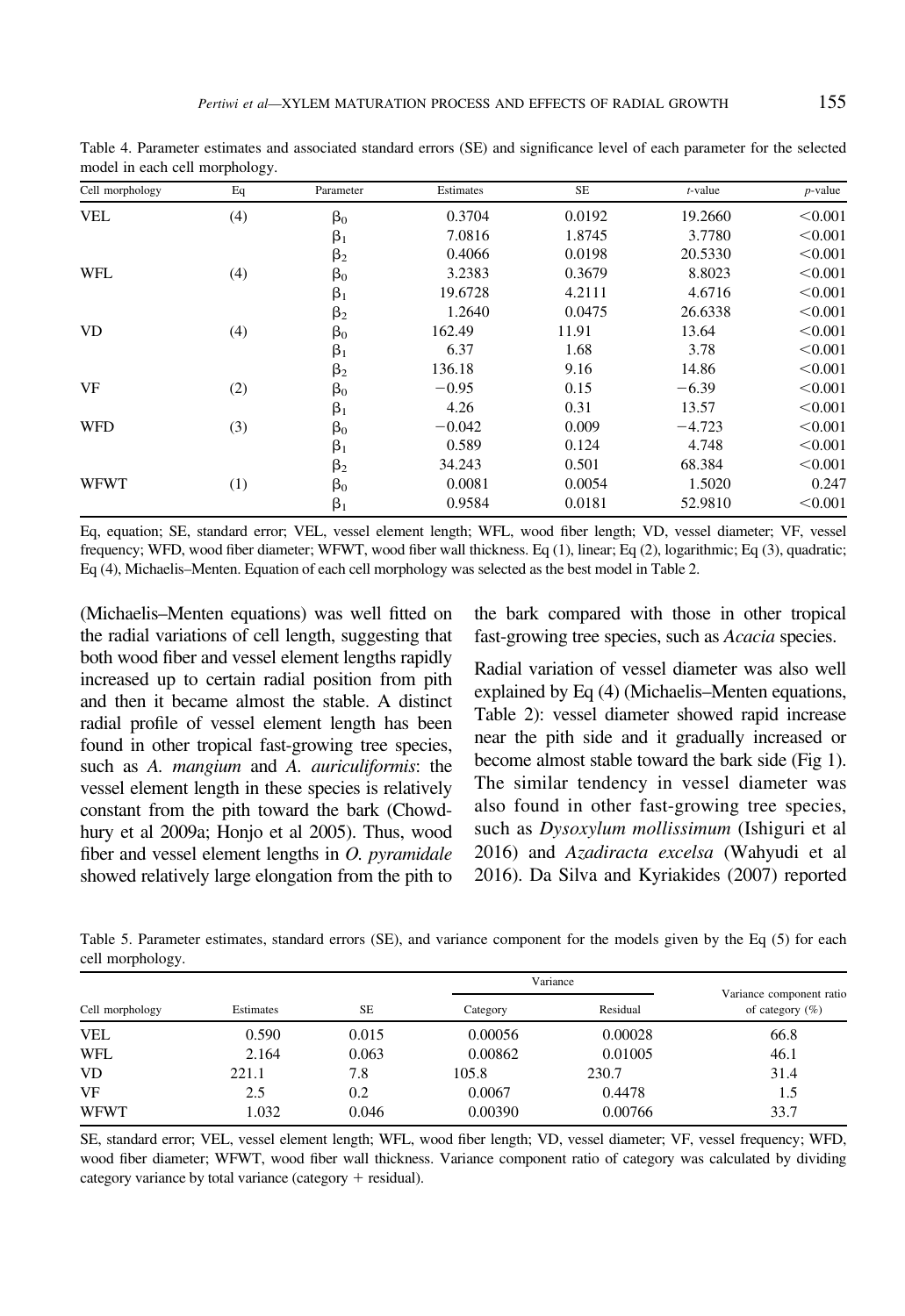<span id="page-7-0"></span>Table 6. Mean absolute error (MAE) for the developed models of radial variations for each cell morphology in relation to distance from pith or estimated cambial age.

|                       |     | MAE                |                       |  |  |
|-----------------------|-----|--------------------|-----------------------|--|--|
| Eq<br>Cell morphology |     | Distance from pith | Estimated cambial age |  |  |
| <b>VEL</b>            | (4) | 0.025              | 0.032                 |  |  |
| WFL                   | (4) | 0.139              | 0.327                 |  |  |
| VD.                   | (4) | 15.6               | 18.4                  |  |  |
| VF                    | (2) | 1.4                | 1.0                   |  |  |
| <b>WFD</b>            | (3) | 2.28               | 1.90                  |  |  |
| <b>WFWT</b>           | (1) | 0.105              | 0.109                 |  |  |

Eq, equation listed in Table [2;](#page-3-0) VEL, vessel element length; WFL, wood fiber length; VD, vessel diameter; VF, vessel frequency; WFD, wood fiber diameter; WFWT, wood fiber wall thickness. Eq (1), linear; Eq (2), logarithmic; Eq (3), quadratic; Eq (4), Michaelis–Menten. Bold values indicate minimum MAE in each property.

that the vessel diameter in  $O$ . *pyramidale* was around  $150-250 \,\text{\ensuremath{\mu}m}$ . In addition, the vessel diameter of O. pyramidale obtained in the present study was similar or slightly smaller than those of other species belonging to Malvaceae [\(Helmling et al](#page-9-0) [2018;](#page-9-0) [Nordahlia et al 2016](#page-10-0)). Thereby, the vessel diameter values obtained in the present study were in accordance with those of the previous reports.

[Da Silva and Kyriakides \(2007\)](#page-9-0) reported that the fiber wall thickness of O. pyramidale changed along with the density. As described in our previous study [\(Pertiwi et al 2017a\)](#page-10-0), we found that the mean value of radial variation in basic density of



Figure 2. Radial variations of increasing ratio of cell lengths. Increasing ratio of cell lengths was determined by the best model with only fixed-effect parameters listed in Tables [2](#page-3-0) and [4.](#page-6-0)

O. pyramidale was almost constant from pith up to 8 cm and then increased toward the bark. The mean value of fiber wall thickness slightly increased from pith to the bark, which was well explained by Eq (1) (Table [2,](#page-3-0) Fig [1\)](#page-5-0). Thus, the increase of basic density in O. pyramidale might be correlated with increase of the wood fiber wall thickness. The wood fiber wall thickness of O. pyramidale wood is very small, around  $1.03 \,\mu m$ (Table [3\)](#page-4-0). Earlier study on O. pyramidale wood was carried out by [Easterling et al \(1982\).](#page-9-0) They reported that the double wall thickness of O. pyra $midale$  wood was  $1.5 \mu m$ . In addition, [Ogata et al](#page-10-0) [\(2008\)](#page-10-0) mentioned that the wood fiber wall thickness of O. pyramidale is very thin, even though they did not report its real value. The wood fiber wall thickness in some species belong to Malvaceae family is around  $2-5 \mu m$ , such as *Bombax* ceiba, Bombax anceps, Bombax valentonit, and C. pentandra ([Nordahlia et al 2016\)](#page-10-0). [Wiemann and](#page-10-0) [Williamson \(1988\)](#page-10-0) reported that the genetic character of pioneer tree species produces the cells as many as possible, and there is almost no time for cell wall thickening during early-stage growth. Thus, characteristics of O. pyramidale as pioneer tree species in tropics might be lead that the O. pyramidale wood possess the thinnest cell wall in early-stage growth among these Malvaceae family.

# Effects of Radial Growth Rate on Cell Morphologies

Singular fitting on the model means that variances of one or more linear combinations of effects are (close to) zero [\(Bates et al 2015\)](#page-9-0). The effect of the radial growth rate on wood fiber diameter was minimal in O. pyramidale because the developed model [Eq ([5\)](#page-3-0)] was singular fitting in wood fiber diameter. On the other hand, higher values of variance component ratio of growth category indicate that the measured properties may be affected by radial growth rate, suggesting that growth category influenced on the many cell morphologies in O. pyramidale (Table [5](#page-6-0)). However, fast-growth trees could be characterized by longer cell length, larger vessel diameter, and thicker cell wall of wood fiber (Table [3](#page-4-0)). In addition, the highest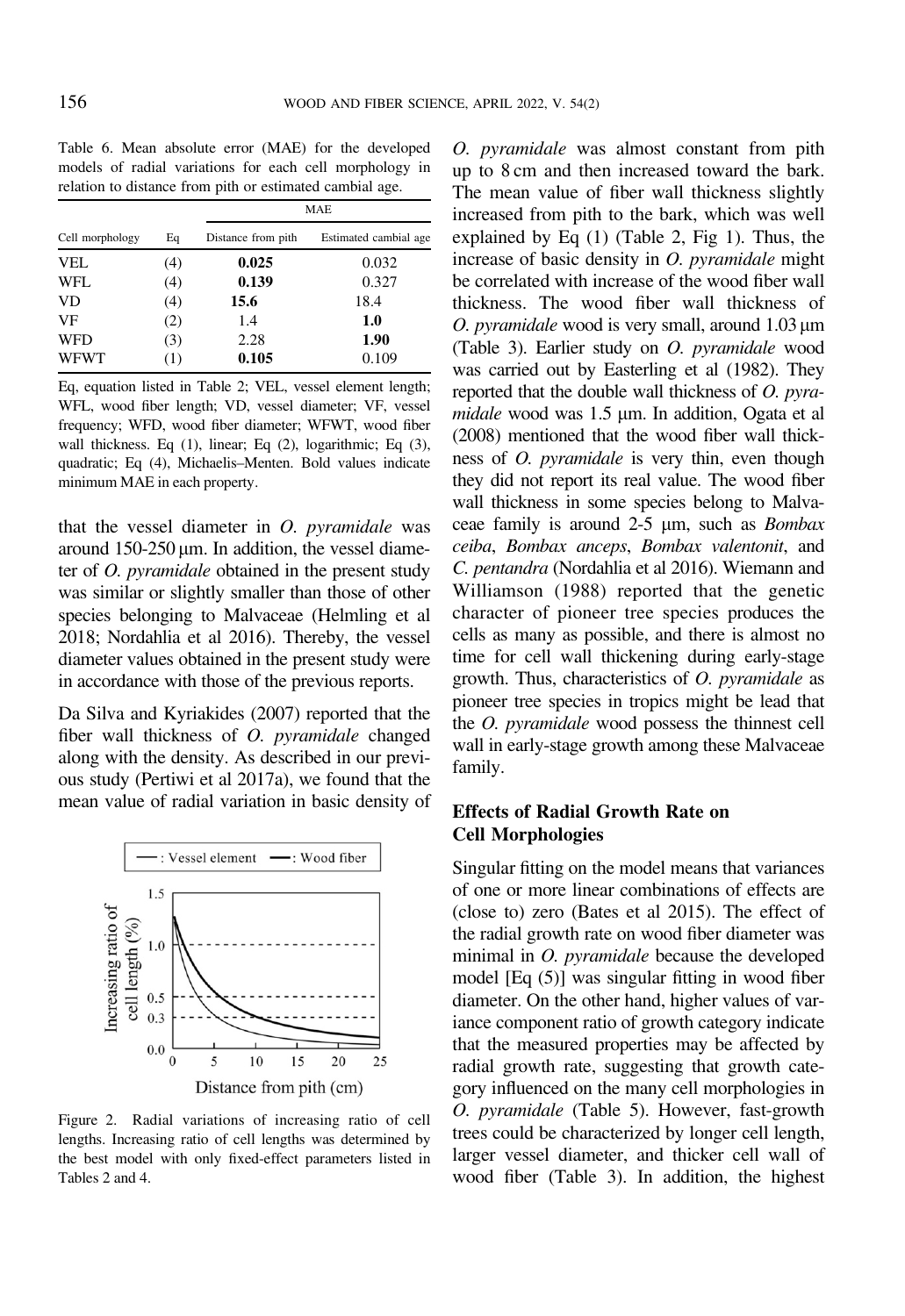mean values of basic density and compressive strength were found in fast-growth trees among three growth categories (Table [1,](#page-3-0) [Pertiwi et al](#page-10-0) [2017a\)](#page-10-0). These characteristics in cell morphologies might not have negative impact for utilization of wood from this species as solid wood. It is concluded that the faster growth characteristics of this species did not always produce the lower quality of wood. Similar results were obtained in other tropical fast-growing tree species [\(Aiso-](#page-9-0)[Sanada et al 2019](#page-9-0); [Hidayati et al 2017](#page-9-0); [Ishiguri](#page-10-0) [et al 2016](#page-10-0); [Kojima et al 2009a,b](#page-10-0); [Makino et al](#page-10-0) [2012](#page-10-0); [Pertiwi et al 2017a,b; Wahyudi et al 2016\)](#page-10-0). The characteristics of trees in fast-growth category in this study might be closely related with radial variations of cell morphologies (Fig [1](#page-5-0)): wood after about 10 cm from pith was longer cell lengths and thicker cell wall of wood fibers.

## Xylem Maturation Process

Smaller values of MAE obtained in the models in relation to distance from pith were observed in all cell morphologies, except for vessel frequency and wood fiber diameter (Table [6](#page-7-0)), suggesting that radial variation of almost all cell morphologies in this species can be well-explained as function of distance from pith. It is thus concluded that the xylem maturation in  $O$ . *pyramidale* trees depends on the diameter growth rather than cambial age. Xylem maturation depending on diameter growth were also recognized in the many tropical fast-growing trees ([Hidayati et al 2017;](#page-9-0) [Honjo et al 2005](#page-10-0); [Ishiguri et al 2016; Kojima et al](#page-10-0) [2009a,b](#page-10-0); [Pertiwi et al 2018](#page-10-0)). Thus, characteristics of xylem maturation depending on diameter growth might be one of the characteristics in tropical fast-growing trees.

We previously reported that radial variations of basic density and mechanical properties of this species were almost constant up to 8 cm from pith and then sharply increased toward the bark ([Per](#page-10-0)[tiwi et al 2017a\)](#page-10-0). As shown in Fig [2](#page-7-0), the distance from pith in which increase ratio of cell length became  $< 0.3\%$  were 10.4 cm in wood fiber length, and 5.5 cm in vessel element length, respectively. Although the distance from pith showing increase ratio  $\leq 0.3\%$  was differed between wood fiber

length and vessel element length, the boundary between core wood and outer wood judging from increase ratio of 0.3% was almost similar to the boundary determined by the radial variations of basic density and mechanical properties reported in a previous report [\(Pertiwi et al 2017a\)](#page-10-0). Thus, it is considered that xylem maturation starts after 5-10 cm from pith (estimated age  $= 1.7$ -3.3 yr for 5 cm, and 3.4-6.5 cm for 10 cm) in this species.

Core wood (or sometimes referred as juvenile wood) in tropical hardwoods is characterized by lower wood density and strength properties with larger variations of cell morphologies and wood properties. On the other hand, higher wood density and strength properties with smaller variations of cell morphologies and wood properties are found in outer wood (or sometimes referred as mature wood) in hardwood species in tropics [\(Makino et al](#page-10-0) [2012](#page-10-0); [Wahyudi et al 2014](#page-10-0)). We previously reported that the value around pith area and near bark side was about 0.1 and 0.2  $g/cm<sup>3</sup>$  in basic density, 10 and 20 MPa in compressive strength parallel to grain, 3 and 10 GPa in modulus of elasticity, and 15 and 40 MPa in modulus of rupture, respectively ([Pertiwi et al 2017a\)](#page-10-0). From the results obtained in the previous study and the present study, core wood (up to 5-10 cm from pith) and outer wood (after 5-10 cm from pith) can be characterized as follows: 1) core wood is lower basic density and mechanical properties with shorter cell length and thinner wood fiber wall but variations of basic density and mechanical properties are small, 2) outer wood is higher basic density and mechanical properties with longer cell length and thicker wood fiber wall but variations of basic density and mechanical properties are large. Thus, O. pyramidale trees might have different strategies of xylem maturation compared with other tropical fast-growing tree species. Further research is needed to clarify the relationships between xylem maturation process and tree survival strategies in pioneer species (eg sensitivity to light) in O. pyramidale as well as other tropical fast-growing tree species.

#### **CONCLUSION**

In the present study, the radial variations of anatomical characteristics were investigated for 7-yr-old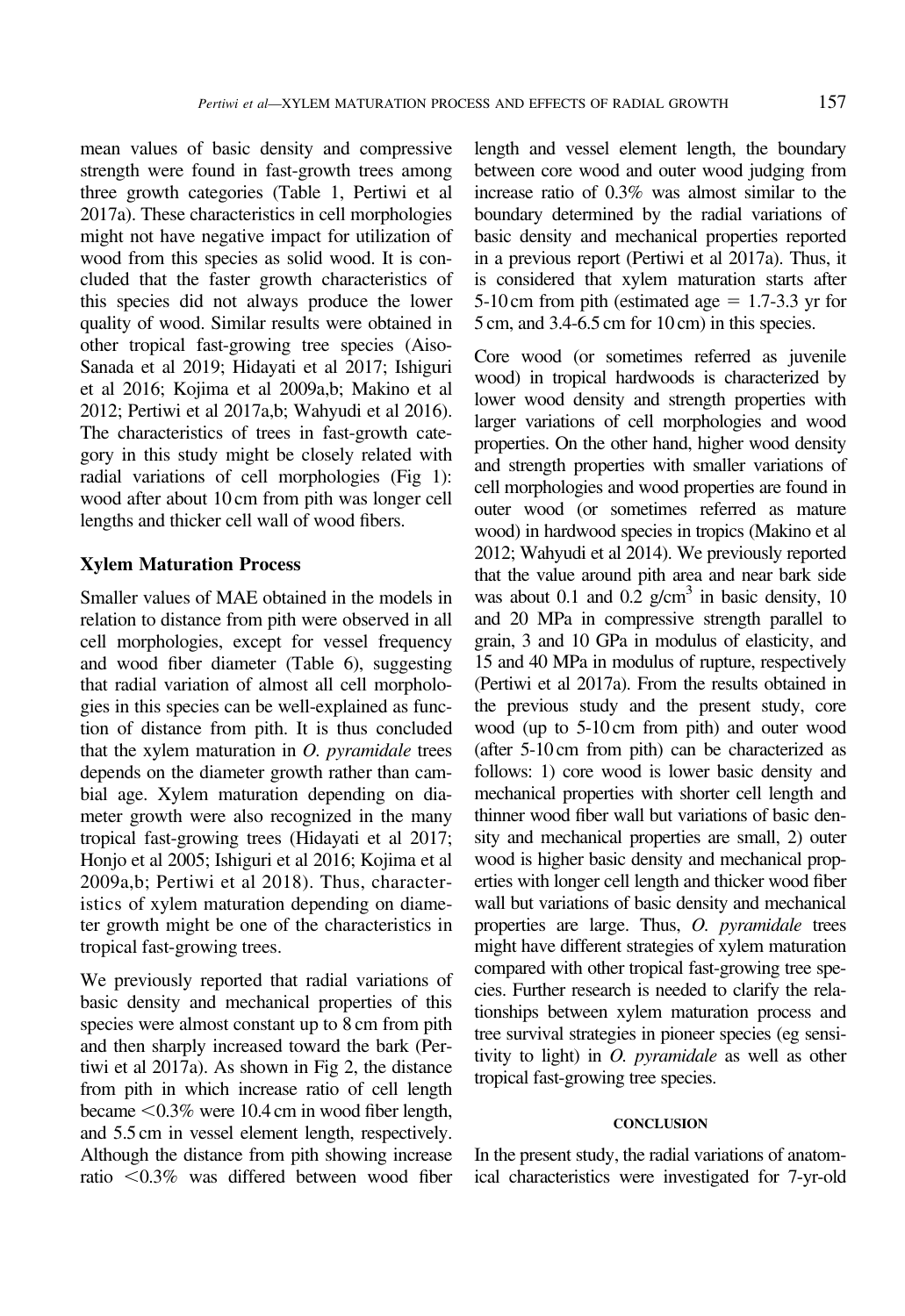<span id="page-9-0"></span>O. pyramidale trees with different radial growth rate by using linear or nonlinear mixed-effect models for clarifying xylem maturation process and effects of radial growth rate on the anatomical characteristics in this species. Results of model selection for radial variations of cell morphologies revealed that almost all cell morphologies, except for wood fiber diameter and wood fiber wall thickness, increased or decreased up to certain radial position from pith and then became almost stable. Variance component ratio of growth category showed relatively higher values in all cell morphologies except for vessel frequency and wood fiber diameter, suggesting that cell morphologies of this species were influenced by the radial growth rate. However, these characteristics in cell morphologies might not have negative impact for utilization of wood from this species as solid wood. It is concluded that the faster growth characteristics of this species did not always produce the lower quality of wood. Smaller values of MAE obtained in the models in relation to distance from pith were found in all cell morphologies, except for vessel frequency and wood fiber diameter. Thus, xylem maturation of this species mainly depended on diameter growth rather than cambial age. Boundary of core wood and outer wood was 5-10 cm from pith in which increasing ratio of cell length reached <0.3%. Core wood was characterized as lower wood density and mechanical properties with shorter cell lengths and thinner wood fiber walls, whereas outer wood was characterized as higher wood density and mechanical properties with longer cell length and thicker wood fiber walls. In conclusion, radial growth promotion by intensive silvicultural treatments for plantation of this species will not always result in producing lower quality of wood.

## ACKNOWLEDGMENTS

The authors express their sincere thanks to Mr. Setiyo Budi Nugroho, Parta Wood, Surabaya, Indonesia, for providing us wood materials, and to Mr. Soekmana Wedatama and Mr. Dany Mahardhika for helping us in the field experiments.

#### **REFERENCES**

- Aiso-Sanada H, Ishiguri F, Diloksumpun S, Nezu I, Tanabe J, Ohshima J, Yokota S (2019) Effects of thinning on anatomical characteristics and wood properties of 12-year-old Eucalyptus camaldulensis trees planted in Thailand. Tropics 28:67-73.
- Akaike H (1998) Information theory and an extension of the maximum likelihood principle. Pages 199-213 in E Parzen, K Tanabe, and G Kitagawa, eds. Selected papers of Hirotsugu Akaike. Springer series in statistics (Perspectives in statistics). Springer, New York.
- Auty D, Gardiner BA, Achim A, Moore JR, Cameron AD (2013) Models for predicting microfibril angle variation in Scots pine. Ann Sci 70:209-218.
- Bates D, Mächler M, Bolker BM, Walker SC (2015) Fitting linear mixed-effects models using lme4. J Stat Softw 67: 1-48.
- Bhat KM, Priya PB, Rugmini P (2001) Characterisation of juvenile wood in teak. Wood Sci Technol 34:517-532.
- Chowdhury MQ, Ishiguri F, Iizuka K, Hiraiwa T, Matsumoto K, Takashima Y, Yokota S (2009a) Wood property variation in Acacia auriculiformis growing in Bangladesh. Wood Fiber Sci 41:359-365.
- Chowdhury MQ, Ishiguri F, Iizuka K, Takashima Y, Matsumoto K, Hiraiwa T, Ishido M, Sanpe H, Yokota S, Yoshizawa N (2009b) Radial variations of wood properties in Casuarina equisetifolia growing in Bangladesh. J Wood Sci 55:139-143.
- Da Silva A, Kyriakides S (2007) Compressive response and failure of balsa wood. Int J Solids Struct 44:8685-8717.
- Dahlen J, Auty D, Eberhardt TL (2018) Models for predicting specific gravity and ring width for loblolly pine from intensively managed plantations, and implications for wood utilization. Forests 9:292.
- Easterling KE, Harrysson R, Gibson LJ, Ashby MF (1982) On the mechanics of balsa and other woods. Proc R Soc Lond A 383:31-41.
- Erdene-Ochir T, Ishiguri F, Nezu I, Tumenjargal B, Sarkhad M, Ohshima J, Yokota S (2021) Within-tree and radial variations of wood properties in naturally regenerated trees of Betula platyphylla grown in Nikko, Japan. Int Wood Prod J 12:95-106.
- Fujimoto T, Koga S (2010) An application of mixed-effects model to evaluate the effects of initial spacing on radial variation in wood density in Japanese larch (Larix kaempferi). J Wood Sci 56:7-14.
- Helmling S, Olbrich A, Heinz I, Koch G (2018) Atlas of vessel elements: Identification of Asian timbers. IAWA J 39:249-352.
- Hidayati H, Ishiguri F, Makino K, Tanabe J, Aiso H, Prasetyo VE, Marsoem SN, Wahyudi I, Iizuka K, Yokota S (2017) The effects of radial growth rate on wood properties and anatomical characteristics and an evaluation of the xylem maturation process in a tropical fast-growing tree species, Gmelina arborea. Forest Prod J 67:297-303.